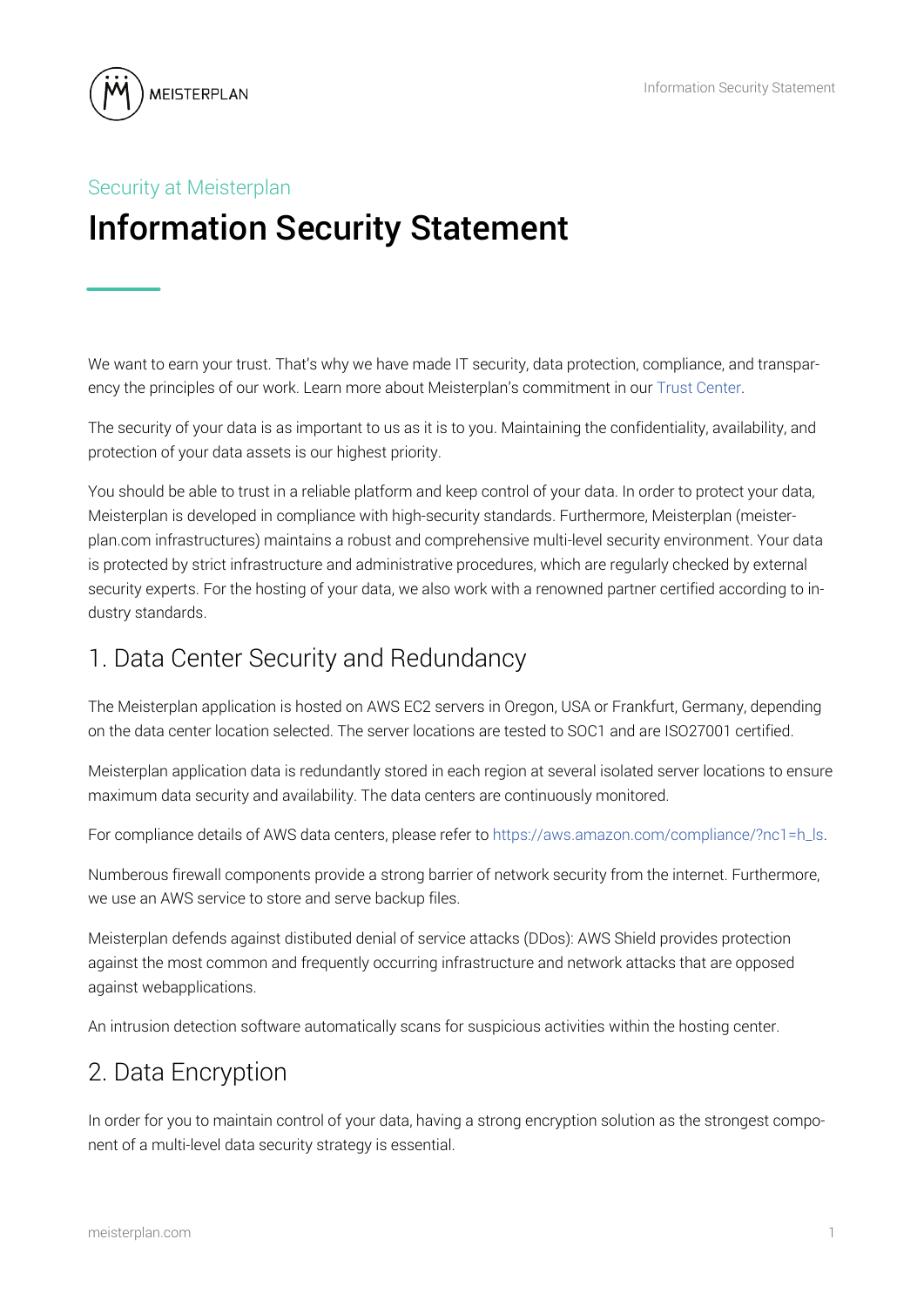

Meisterplan uses proven TLS technology to encrypt all data transmissions between your device and our servers. Transport Layer Security (TLS) technology is designed to protect your information by establishing trust of our servers through a trusted third party, then by creating a secure channel through which your data can pass to our service, protected from malicious actors. Additionally, the data is AES 256 encrypted via AWS encrypted EBS volumes, commonly referred to as at-rest-encryption.

## 3. User Authentication

You can control access to your Meisterplan application using advanced authentication solutions. Each user in your Meisterplan environment has a unique user name. We offer forms-based authentication (username and password), Google Sign-In authentication, Microsoft Work Account authentication and Single Sign-On via SAML 2.0. Meisterplan issues a session cookie only to store and transmit encrypted authentication information for the duration of a specific session.

Meisterplan does not use cookies to store other confidential user and session information, but instead implements more advanced security methods based on dynamic data and encoded session IDs. The session cookie does not include the password of the user. All account login attempts are logged, and account lockout policies are automatically applied after a certain number of failed login attempts to prevent brute force attacks.

#### 4. Operational Management

We have implemented policies and procedures designed to ensure that your data assets are secure and backed-up to multiple physical locations. Meisterplan production systems and data can only be accessed by authorized members of the Meisterplan Technical Operations team. We continually evaluate new security threats and implement updated counter-measures designed to prevent unauthorized access or unplanned downtime. Current status and availability of SaaS services can be viewed at any time a[t https://status.meister](https://status.meisterplan.com/)[plan.com/.](https://status.meisterplan.com/) 

# 5. Audit, Penetration Test, Certification According to ISO/IEC 2001:2013 and Assurance

All administrative access to protected data is reviewed on a quarterly basis by internal auditors to confirm that we use it only in the context of responding to customer service matters. Third-party security professionals conduct annual network and application penetration tests to proactively find new attack vectors and security weaknesses, and remedy them immediately.

Here's the latest report[: https://www.meisterplan.com/wp-content/uploads/pdfs/meisterplan-penetration](https://www.meisterplan.com/wp-content/uploads/pdfs/meisterplan-penetration-test.pdf)[test.pdf](https://www.meisterplan.com/wp-content/uploads/pdfs/meisterplan-penetration-test.pdf)